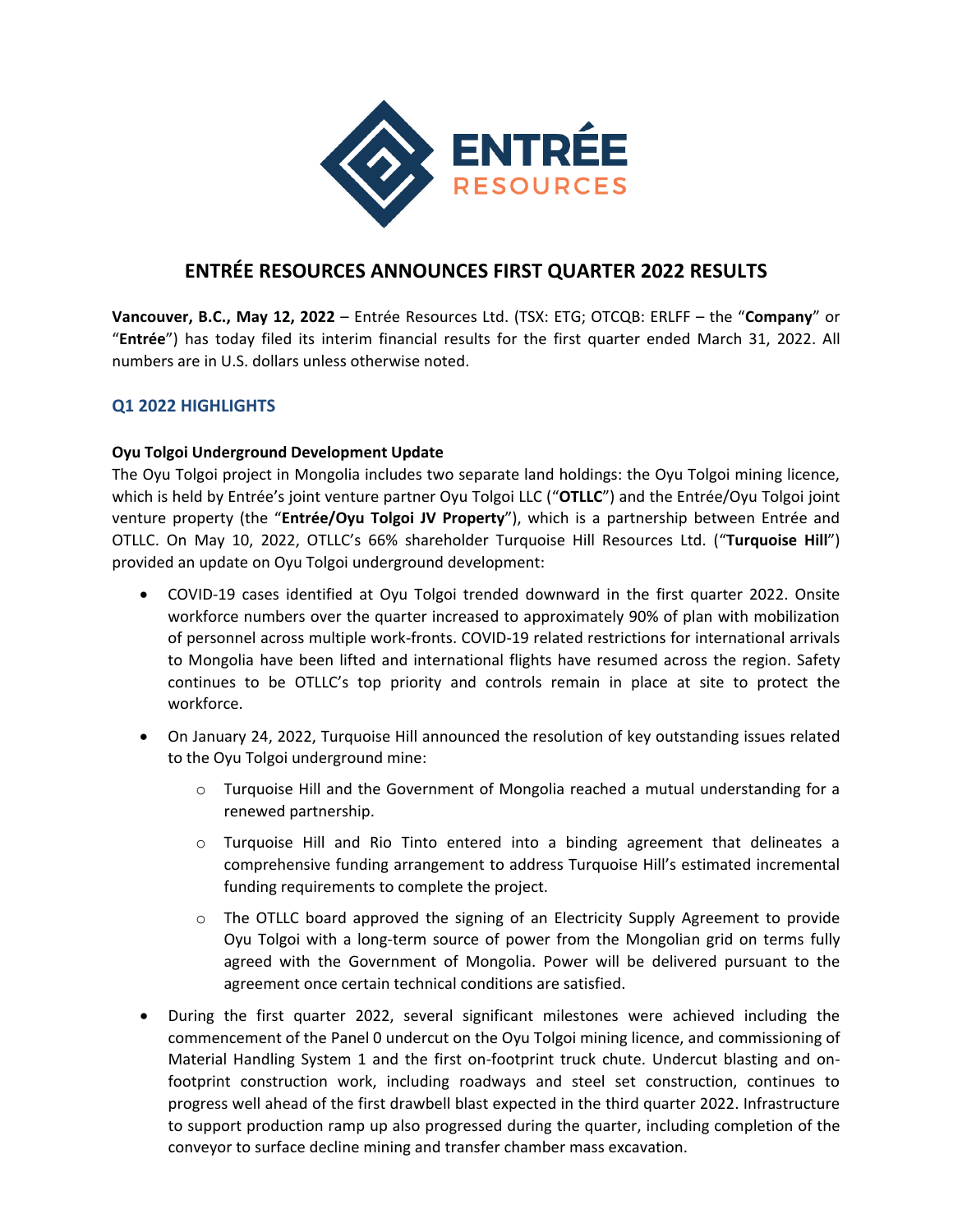- The Shaft 3 headframe was commissioned and sinking commenced on March 31, 2022 from a cumulative depth of 83 metres below ground level. Shaft 4 sinking re-started on March 25, 2022 after work was interrupted on February 17, 2022 due to an electrical fault. Shaft 4 advancement is 190 metres below ground level as at March 31, 2022. Although progress of these shafts continued during the quarter, challenges with sinking rates continue.
- As previously disclosed, the first Panel 1 draw bell is now expected in H1 2027 rather than H2 2026 due to later than planned commencement of the Panel 0 undercut on the Oyu Tolgoi mining licence, lateral development scope changes, impacts of COVID-19 on development progression and delays to the forecast completion dates for Shafts 3 and 4. Shafts 3 and 4 are required to provide ventilation to support production from Panels 1 and 2 during ramp up to 95,000 tonnes per day. The Hugo North Extension deposit on the Entrée/Oyu Tolgoi JV Property is located in the northern portion of Panel 1.
- A 2022 cost and schedule update for the underground project is currently under review by Turquoise Hill. As part of the update, schedules for Shafts 3 and 4 are under review, and a program of work is underway to maximize the productivity of their development. The potential impact of any further schedule slippage to Shafts 3 and 4 on the timing of Panels 1 and 2 is under review but is not expected by Turquoise Hill to result in equivalent delays to Panels 1 and 2 given the current underground development approach and further mitigation opportunities under investigation.
- Surface and underground drilling programs on the Oyu Tolgoi mining licence and the Entrée/Oyu Tolgoi JV Property will support the evaluation by OTLLC of different design and sequencing options for Lift 1 Panels 1 and 2. OTLLC has planned a total of 25,000 metres of Hugo North (including Hugo North Extension) Lift 1 drilling for 2022 and 2023 to increase orebody knowledge and extend the current mine design. Most of the drill metres are into potential future mining areas which are on the Lift 1 horizon and currently excluded from the mineral reserve. In the first quarter 2022, the focus of the drilling program was the northern part of Lift 1, Panel 1 and the southern part of Lift 1, Panel 2. OTLLC has scheduled the Lift 1 Panel 1 design optimization study for completion in early 2023.
- In addition, OTLLC has planned approximately 100,000 metres of Hugo North (including Hugo North Extension) Lift 2 drilling over the next four years (2022-2025) to improve orebody knowledge and geotechnical modelling of Lift 2.

## **Entrée/Oyu Tolgoi JV Property Update**

- For 2022, the Entrée/Oyu Tolgoi joint venture (the "**Entrée/Oyu Tolgoi JV**") has approved an amended budget for Lift 1 and Lift 2 Panel 1 drilling on the Entrée/Oyu Tolgoi JV Property, targeting the Hugo North Extension deposit. The revised drill plan now comprises 18 underground holes (totalling 7,893 metres) and two surface holes (totalling 3,560 metres). The underground holes will all be collared from the Oyu Tolgoi licence and cross onto the Entrée/Oyu Tolgoi JV ground. The drill plan and timing of the drilling are subject to change.
- The Company continues to monitor the situation in Mongolia including with respect to possible delays to commencement of Panel 1. The Company will assess the potential impact of any delays as it becomes aware of them and will update the market accordingly.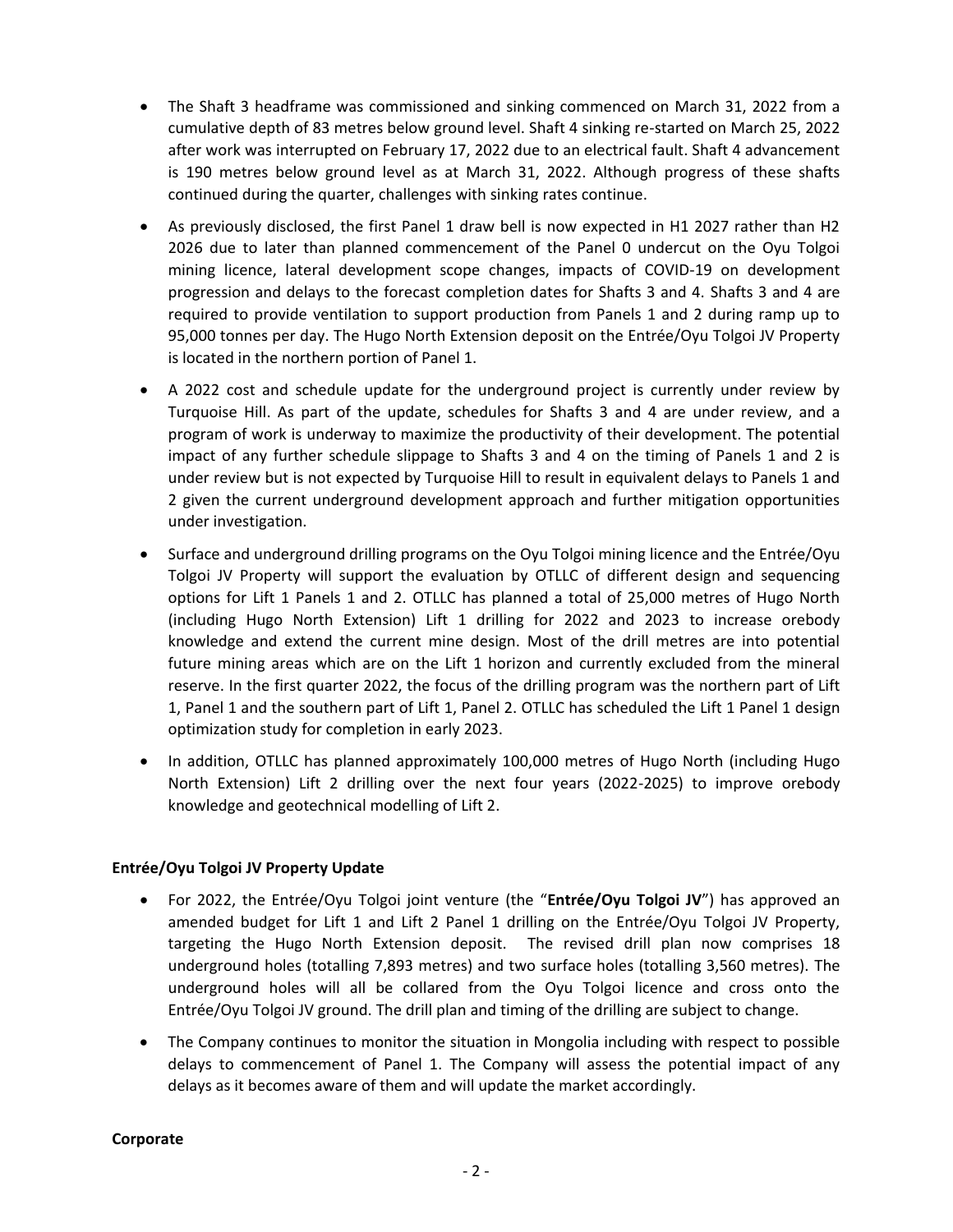- Q1 2022 operating loss was \$0.6 million compared to an operating loss of \$0.5 million in Q1 2021.
- Q1 2022 operating cash outflow before working capital was \$0.5 million compared to an operating cash outflow before working capital of \$0.4 million in Q1 2021.
- As at March 31, 2022, the cash balance was \$8.5 million and the working capital balance was \$8.5 million.

#### **OUTLOOK AND STRATEGY**

With the commencement of the Lift 1 Panel 0 undercut, Turquoise Hill's renewed partnership with the Government of Mongolia and execution of a comprehensive funding plan for the world class Oyu Tolgoi underground mine, Entrée's primary objective for the 2022 year is to advance potential amendments to the joint venture agreement (the "**Entrée/Oyu Tolgoi JVA**") that currently governs the relationship between Entrée and OTLLC and upon finalization, transfer the Shivee Tolgoi and Javhlant mining licences to OTLLC as manager of the Entrée/Oyu Tolgoi JV. The form of Entrée/Oyu Tolgoi JVA was agreed between the parties in 2004, prior to the execution of the 2009 Oyu Tolgoi Investment Agreement among the Government of Mongolia, OTLLC, Rio Tinto and Turquoise Hill and commencement of underground development. The Company currently is registered in Mongolia as the 100% ultimate holder of the Shivee Tolgoi and Javhlant mining licences.

The Company believes that amendments that align the interests of all stakeholders as they are now understood, would be in the best interests of all stakeholders, provided there is no net erosion of value to Entrée. No agreements have been finalized and there are no assurances agreements may be finalized in the future.

The Company's interim financial statements and Management's Discussion and Analysis ("**MD&A**") for the first quarter ended March 31, 2022 are available on the Company's website at [www.EntreeResourcesLtd.com,](http://www.entreeresourcesltd.com/) on SEDAR at [www.sedar.com](http://www.sedar.com/) and on EDGAR a[t www.sec.gov.](http://www.sec.gov/)

#### **QUALIFIED PERSON**

Robert Cinits, P.Geo., consultant to Entrée and the Company's former Vice President, Corporate Development, and a Qualified Person as defined by National Instrument 43-101 – *Standards of Disclosure for Mineral Projects*, has approved the technical information in this release. For further information on the Entrée/Oyu Tolgoi JV Property, see the Company's Technical Report (the "**2021 Technical Report**"), titled "Entrée/Oyu Tolgoi Joint Venture Project, Mongolia, NI 43-101 Technical Report", with an effective date of October 8, 2021, available on the Company's website at [www.EntreeResourcesLtd.com,](http://www.entreeresourcesltd.com/) on SEDAR at [www.sedar.com](http://www.sedar.com/) and on EDGAR a[t www.sec.gov.](http://www.sec.gov/)

#### **ABOUT ENTRÉE RESOURCES LTD.**

Entrée Resources Ltd. is a well-funded Canadian mining company with a unique carried joint venture interest on a significant portion of one of the world's largest copper-gold projects – the Oyu Tolgoi project in Mongolia. Entrée has a 20% or 30% carried participating interest in the Entrée/Oyu Tolgoi JV, depending on the depth of mineralization. Sandstorm, Rio Tinto and Turquoise Hill are major shareholders of Entrée, holding approximately 25%, 9% and 7% of the shares of the Company, respectively. More information about Entrée can be found at [www.EntreeResourcesLtd.com.](http://www.entreeresourcesltd.com/)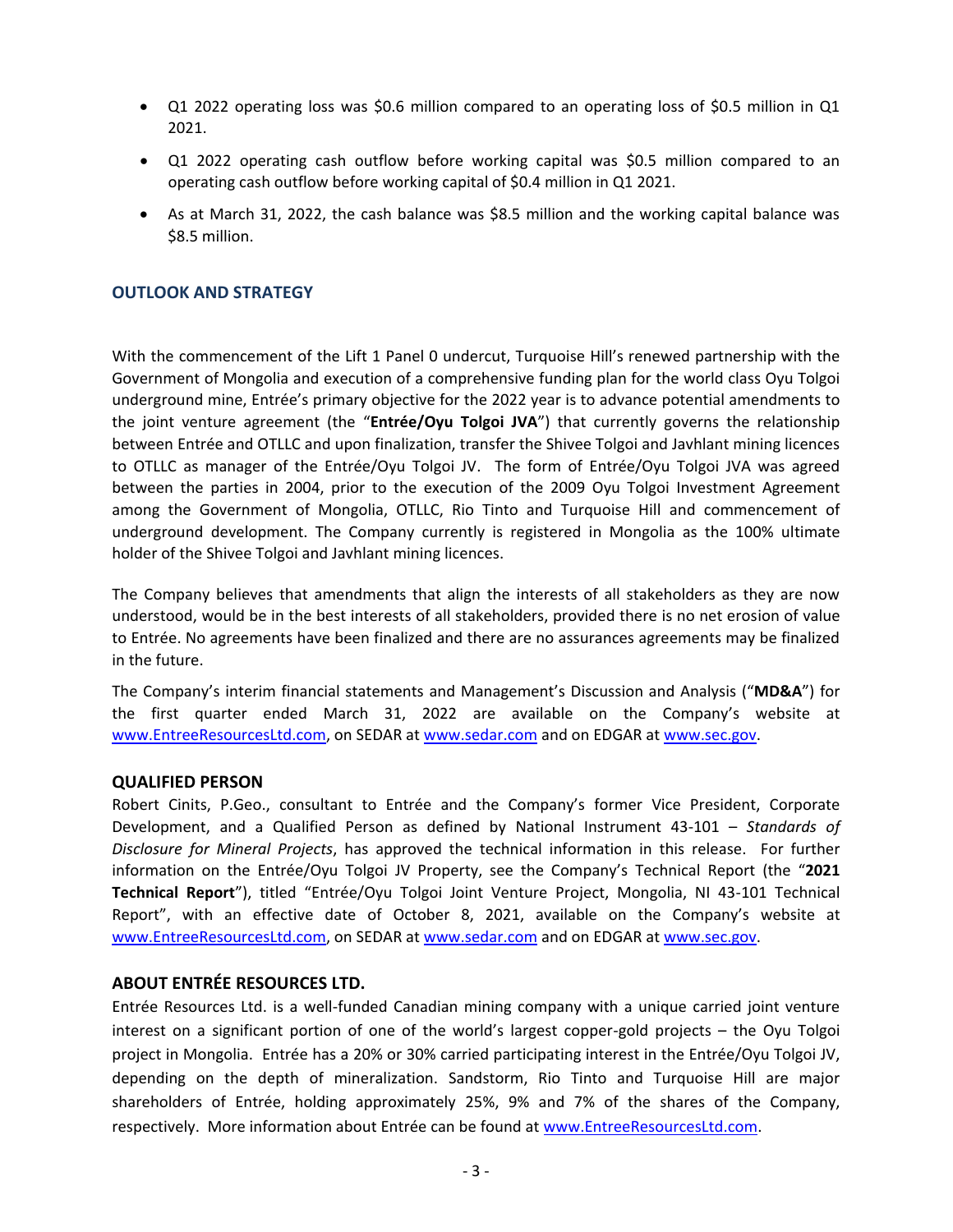#### **FURTHER INFORMATION**

David Jan Investor Relations Entrée Resources Ltd. Tel: 604-687-4777 | Toll Free: 1-866-368-7330 E-mail: [djan@EntreeResourcesLtd.com](mailto:djan@EntreeResourcesLtd.com)

*This News Release contains forward-looking statements within the meaning of the United States Private Securities Litigation Reform Act of 1995 and forward-looking information within the meaning of applicable Canadian securities laws with respect to corporate strategies and plans; requirements for additional capital; uses of funds and projected expenditures; the expectations set out in Oyu Tolgoi LLC's 2020 Oyu Tolgoi Mongolian Statutory Study and the 2021 Technical Report on the Company's interest in the Entrée/Oyu Tolgoi JV Property; timing and status of Oyu Tolgoi underground development; the expected timing of sustainable production from Panel 0 on the Oyu Tolgoi mining licence; the nature of the ongoing relationship and interaction between Oyu Tolgoi project stakeholders and the Government of Mongolia with respect to the continued operation and development of Oyu Tolgoi as and when the key agreements entered into between Turquoise Hill, Rio Tinto and the Government of Mongolia are implemented along with the implementation of Resolution 103; the mine design for Hugo North Lift 1 Panel 0 and the related cost and production schedule implications; the re-design studies for Panels 1 and 2 of Hugo North (including Hugo North Extension) Lift 1 and the possible outcomes, content and timing thereof; the timing of the sinking of Shafts 3 and 4 and any delays in that regard in addition to previously disclosed delays; timing and amount of production from Lift 1 of the Entrée/Oyu Tolgoi JV Property, potential production delays and the impact of any delays on the Company's cash flows, expected copper, gold and silver grades, liquidity, funding requirements and planning; future commodity prices; the potential impact of COVID-19 on Oyu Tolgoi underground development and the Company's business, operations and financial condition; the estimation of mineral reserves and resources; projected mining and process recovery rates; estimates of capital and operating costs, mill and concentrator throughput, cash flows and mine life; capital, financing and project development risk; mining dilution; discussions with the Government of Mongolia, Rio Tinto, OTLLC and Turquoise Hill on a range of issues including Entrée's interest in the Entrée/Oyu Tolgoi JV Property, the Shivee Tolgoi and Javhlant mining licences and certain material agreements; potential size of a mineralized zone; potential expansion of mineralization; potential discovery of new mineralized zones; potential metallurgical recoveries and grades; plans for future exploration and/or development programs and budgets; permitting time lines; anticipated business activities; proposed acquisitions and dispositions of assets; and future financial performance.*

*In certain cases, forward-looking statements and information can be identified by words such as "plans", "expects" or "does not expect", "is expected", "budgeted", "scheduled", "estimates", "forecasts", "intends", "anticipates", or "does not anticipate" or "believes" or variations of such words and phrases or statements that certain actions, events or results "may", "could", "would", "might", "will be taken", "occur" or "be achieved". While the Company has based these forward-looking statements on its expectations about future events as at the date that such statements were prepared, the statements are not a guarantee of Entrée's future performance and are based on numerous assumptions regarding present and future business strategies, the correct interpretation of agreements, laws and regulations; local and global economic conditions and negotiations and the environment in which Entrée will operate in the future, including commodity prices, projected grades, projected dilution, anticipated capital and operating costs, including inflationary pressures thereon resulting in cost escalation, and anticipated future production and cash flows; the anticipated location of certain infrastructure and sequence of mining within and across panel boundaries; the construction and continued development of the Oyu Tolgoi underground mine; the status of Entrée's relationship and interaction with the*  Government of Mongolia, OTLLC, Rio Tinto and Turquoise Hill; and the Company's ability to operate sustainably, its community relations and its *social licence to operate.* 

*With respect to the construction and continued development of the Oyu Tolgoi underground mine, important risks, uncertainties and factors which could cause actual results to differ materially from future results expressed or implied by such forward-looking statements and information include, amongst others, the nature of the ongoing relationship and interaction between OTLLC, Turquoise Hill and Rio Tinto and the Government of Mongolia with respect to the continued operation and development of Oyu Tolgoi as and when the key agreements entered into between Turquoise Hill, Rio Tinto and the Government of Mongolia are implemented along with the implementation of Resolution 103; the continuation of undercutting in accordance with the mine plan and design; actual timing of first sustainable production from Panel 0 as well as the lifting of restrictions by the Government of Mongolia on the ability of OTLLC to incur additional indebtedness; the amount of any future*  funding gap to complete the Oyu Tolgoi project; the approval or non-approval by the OTLLC board of any future necessary additional investment, and the likely consequences on the timing and overall economic value of the Oyu Tolgoi project, including slowdown of the *underground development; Turquoise Hill's liquidity, Oyu Tolgoi project funding requirements, and the sources, availability, and amount of potential Oyu Tolgoi project funding; the implementation and successful execution of the funding plan delineated in a binding agreement between Turquoise Hill and Rio Tinto (the "Amended HoA") and potential delays in the ability of Turquoise Hill or OTLLC to proceed with the funding elements contemplated by the Amended HoA; the accuracy of the Definitive Estimate; the timing and cost of the construction and expansion of mining and processing facilities; inflationary pressures on prices for critical supplies for Oyu Tolgoi including fuel, power explosives and grinding media resulting in cost escalation; the ability of OTLLC or the Government of Mongolia to deliver a domestic power source for Oyu Tolgoi (or the availability of financing for OTLLC or the Government of Mongolia to construct such a source) within the required contractual timeframe; sources of interim power; OTLLC's ability to operate sustainably, its community relations, and its social licence to operate in Mongolia; the potential impact of COVID-19, including any restrictions imposed by health and governmental authorities relating thereto; the impact of changes in, changes in interpretation to or changes in enforcement of, laws, regulations and government practises in Mongolia; delays, and the costs which would result from delays, in the development of the underground mine; the anticipated location of certain infrastructure and sequence of mining within and across panel boundaries; international conflicts such as the ongoing Russia-Ukraine conflict; projected commodity prices and their market demand; and production estimates and the anticipated yearly production of copper, gold and silver at the Oyu Tolgoi underground mine.*